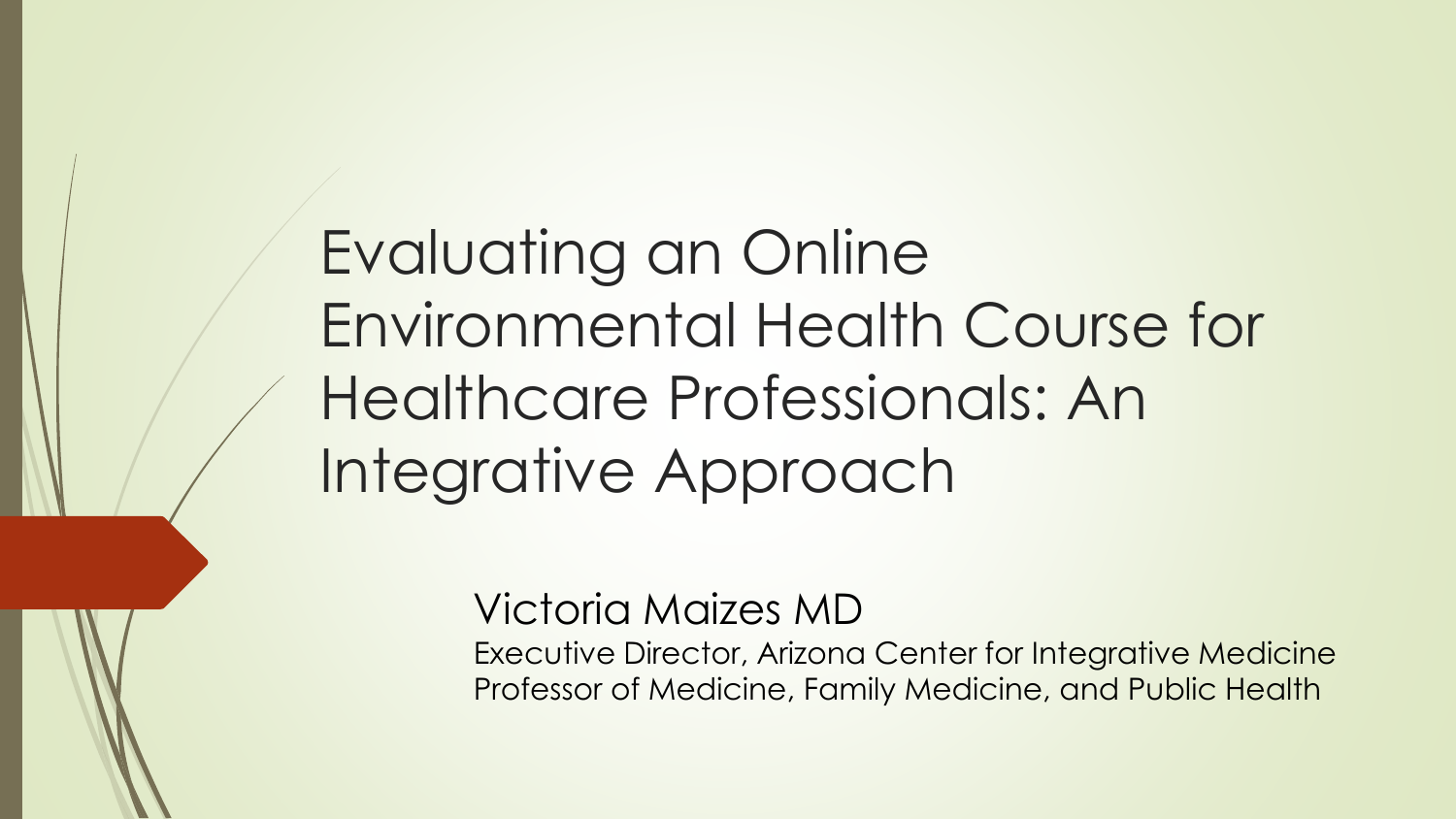## **Course Design**

- 4-6 hour online course; free of charge
- Content
	- **Introduction to Environmental Health**
	- Taking an Environmental Medicine History
	- Air, Land, Water
	- Patient Waiting Room
	- **Emerging Research**
- $\blacktriangleright$  Exam
- Course Evaluation
- [http://integrativemedicine.arizona.edu/education/online\\_co](http://integrativemedicine.arizona.edu/education/online_courses/enviro-med.html) urses/enviro-med.html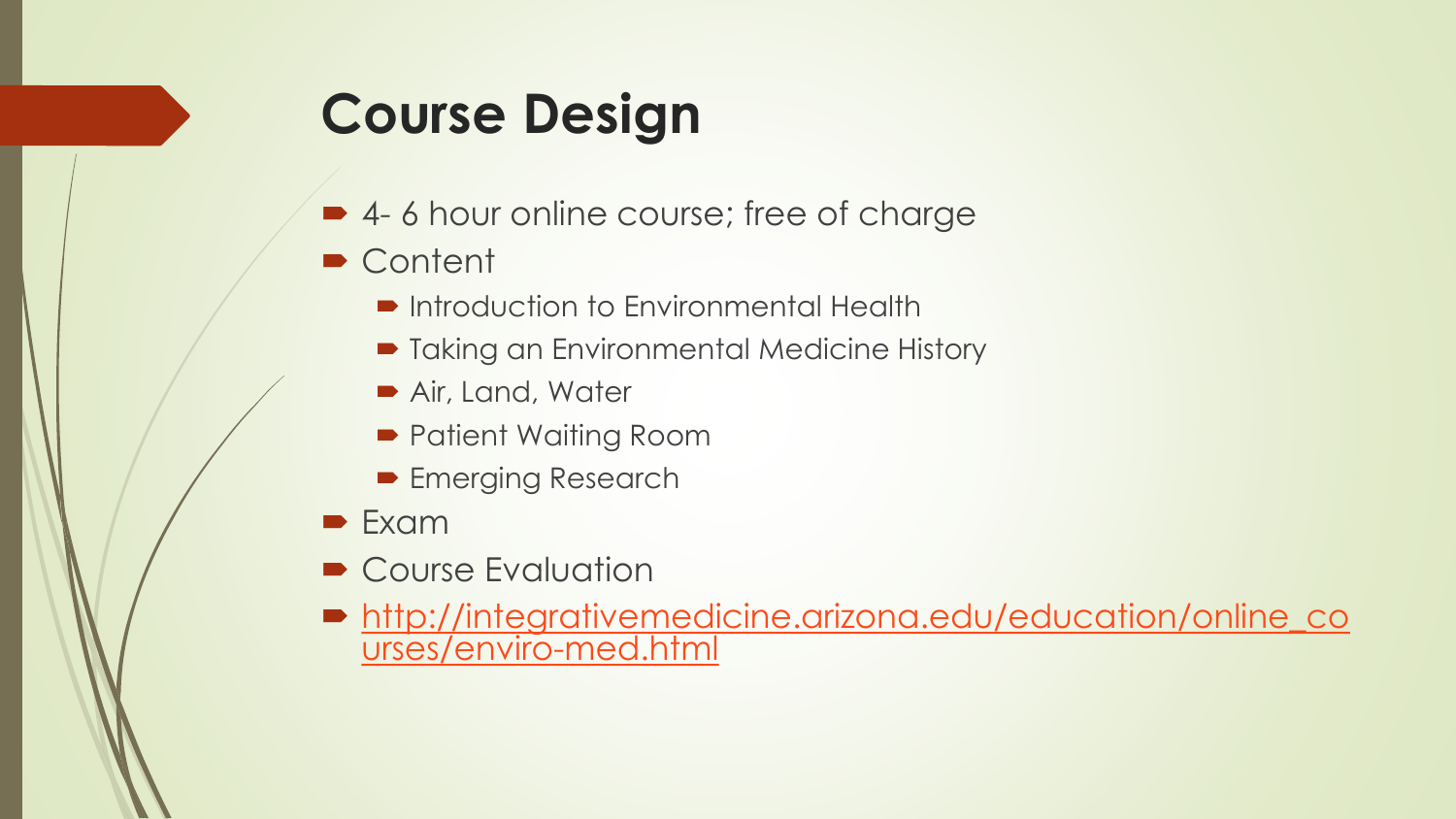#### Study Purpose and Design

- To evaluate the feasibility and effectiveness of an online Environmental Health curriculum for healthcare professionals
- Pretest Posttest 30-day Follow-up
- Study Questions:
	- How effective is an online course in improving:
		- **Medical knowledge about EM**
		- Perceived seriousness of environmental issues (environmental concern)
		- Attitudes about importance of environmental health for patients
		- Attitudes about taking an environmental health history
		- Confidence in identifying environmental exposures/risk assessments and discussing exposure prevention with patients.
	- Do the improvements continue over time (30 days)?
- CME/CE credits provided as study incentive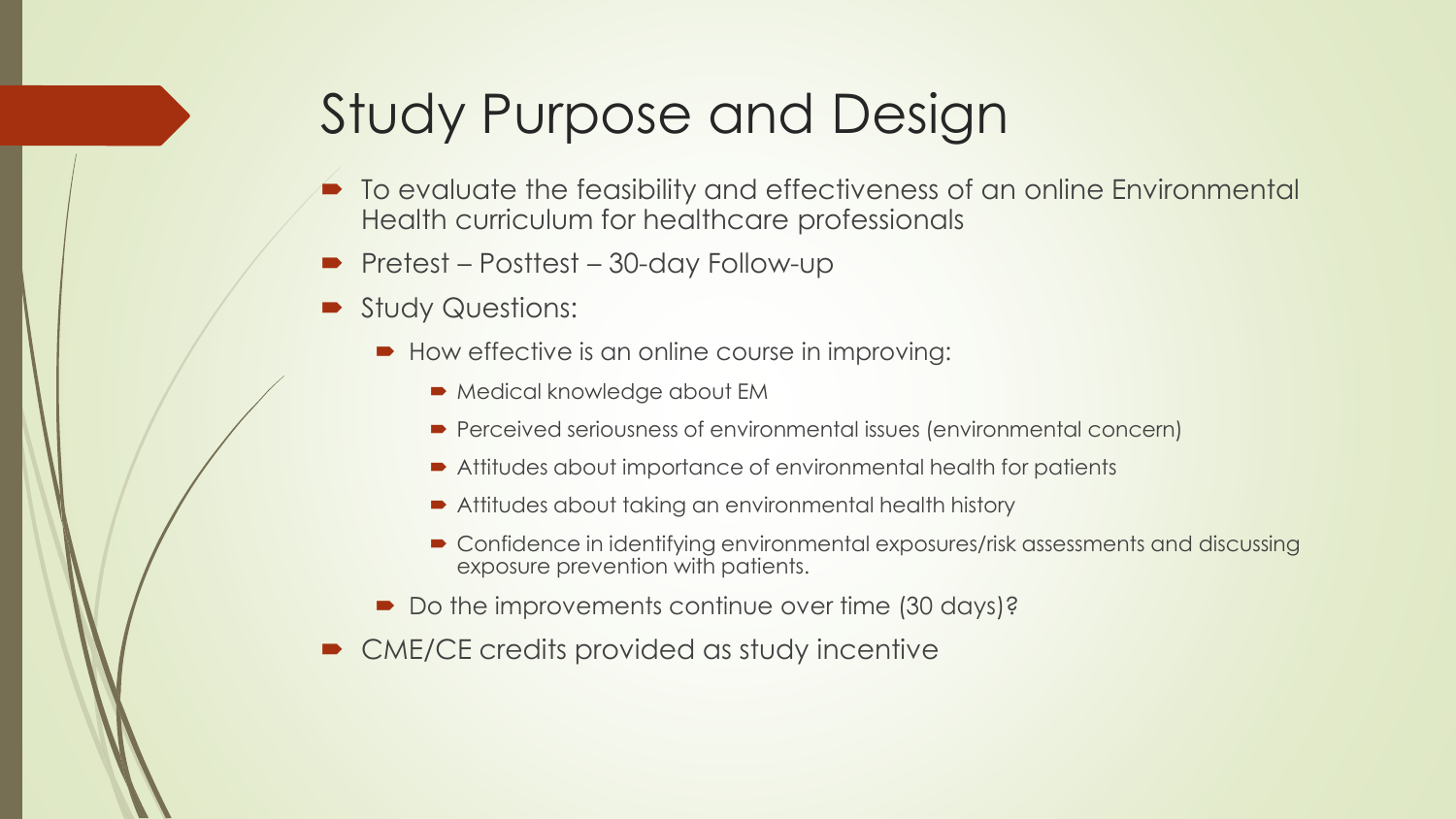## Learning Objectives

- Appraise the emerging research linking environmental toxins and the rise of complex chronic illness; and identify how an integrative medicine model may be applied in both prevention and treatment
- Identify the primary categories of chemical toxins present in the environment, and interpret how their mechanism of actions may impact human health
- Recognize and identify the range of toxins known to demonstrate endocrine disruptor activity in humans
- **Identify vulnerable patient populations**
- Apply a structured approach to taking an environmental health history that includes potential toxins in air, land, and water
- Acquire familiarity with consumer resources that can help individuals reduce environmental toxin exposures, and recognize how cultural and socioeconomic status may influence their exposures and ability to limit exposure
- Assess the impact of some of the emerging technologies and agricultural practices on environmental health and how they are affecting human health
- Identify resources for patients and clinicians interested in environmental advocacy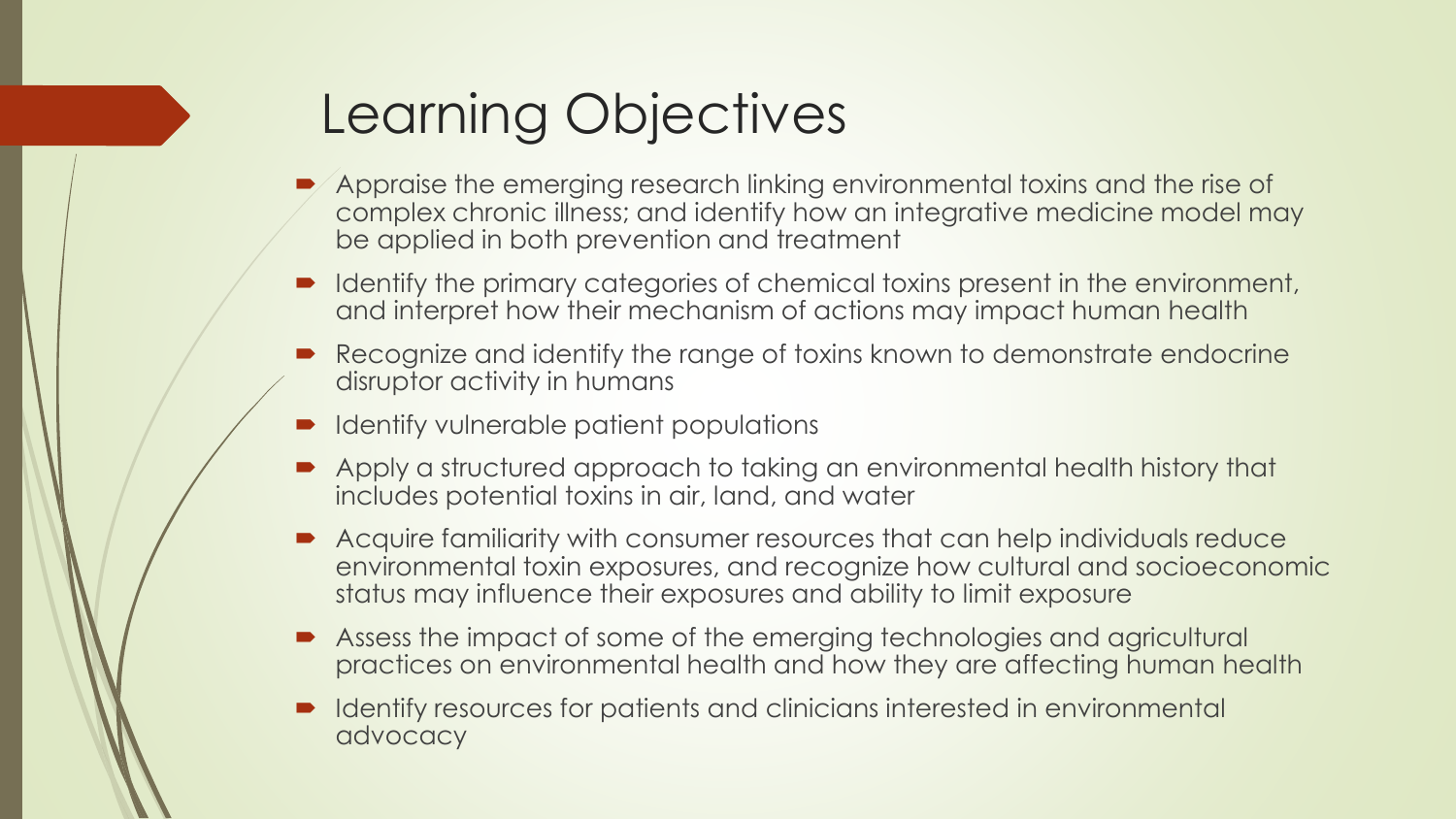#### Study Participants

- 1,198 registered for the study version of the course
- 1,033 completed the informed consent
- 926 completed the pretest measures (89.6%)
- Enrollment February 1, 2012 October 31, 2013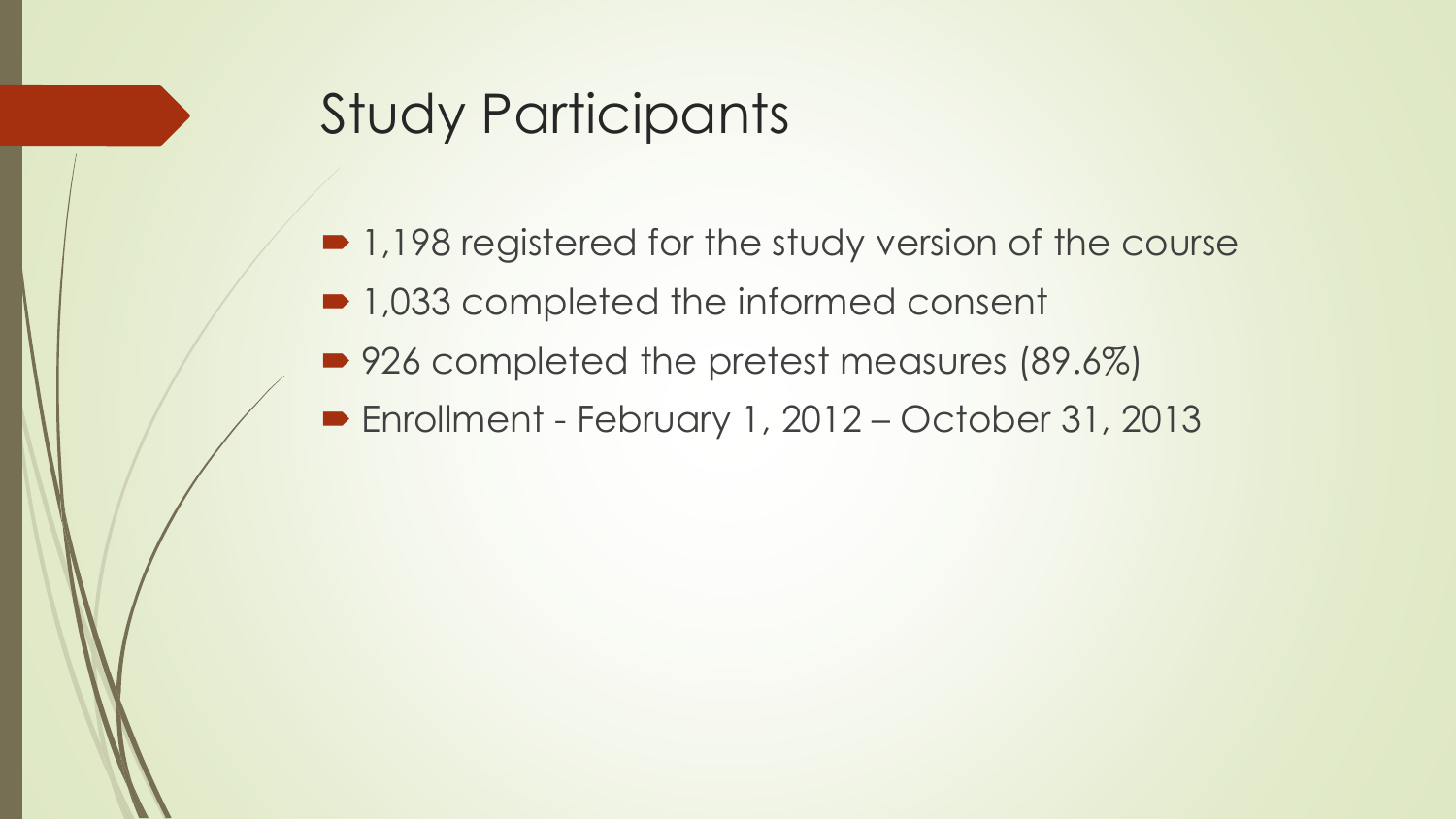#### Study Measures

- Medical knowledge test on course content 16 items
- Beliefs and Attitudes:
	- Perceived seriousness of overall environmental issues (Mobley et al., 2002 National Geographic/NSF survey).
		- 16 items rated on 5-point scale from "not at all serious" to "of greatest seriousness"
	- Attitudes about importance of environmental health (Kilpatrick, 2002)
		- 4 items rated on 5-point scale
			- The role of environmental health impacts on patients is... *degree of importance*
			- Assessing environmental exposures through history-taking is… *degree of importance*
			- The magnitude of patient's environmental related illnesses is... degree *increasing*
			- The amount of control that clinicians have over environmental health hazards is… *degree of control*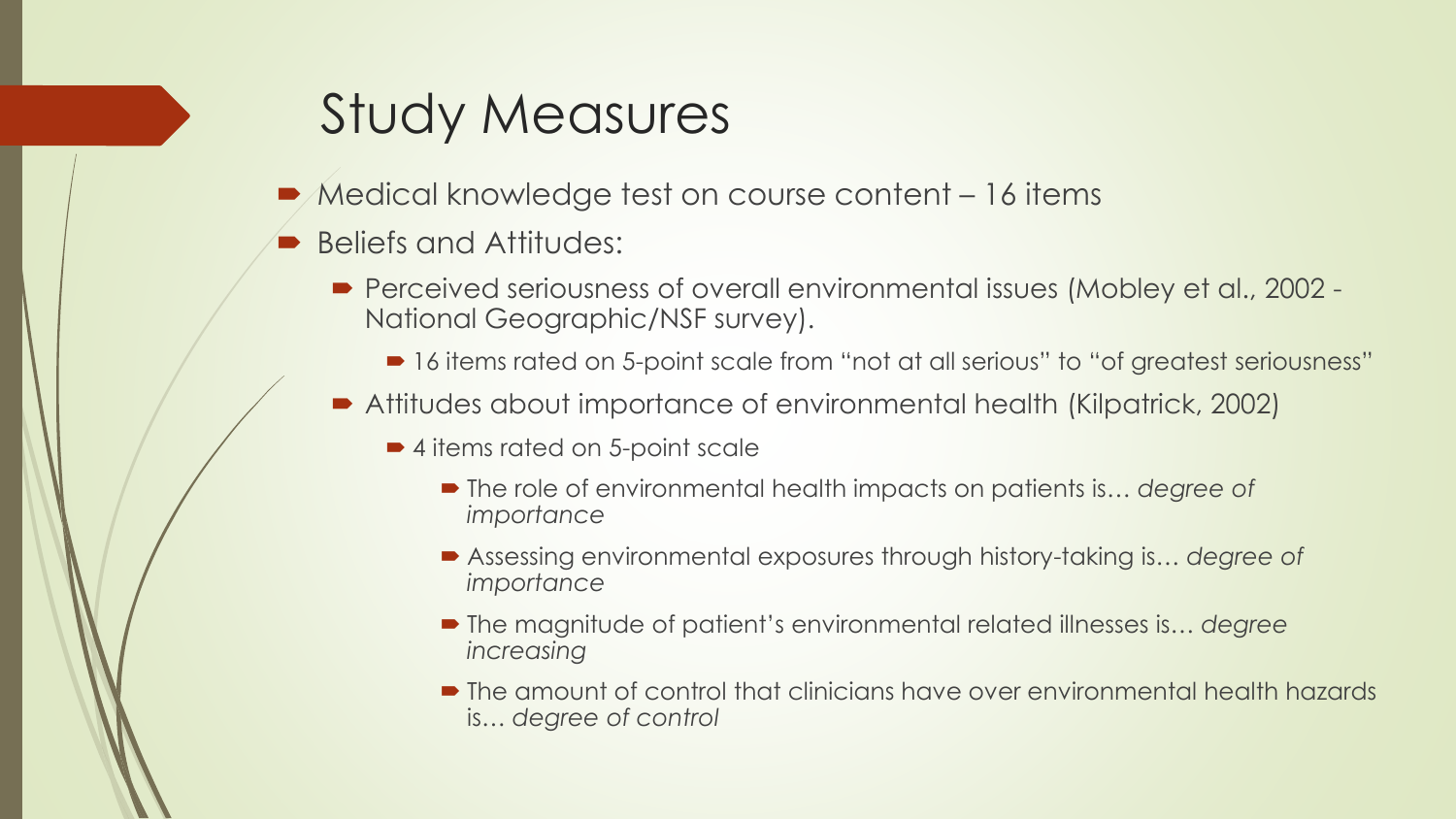#### Study Measures - continued

- Attitudes about EH history importance and barriers (Kilpatrick et al., 2002):
	- Conducting an environmental health history on all my patients would...
		- 5 items rated on 5-point scale from "strongly disagree" to "strongly agree"
			- $\blacktriangleright$  Help them prevent exposures to environmental threats.
			- $\blacksquare$  Identify the exposures causing specific symptoms.
			- Add more work for me/my staff.
			- Takes up too much time.
			- Create a potential reimbursement problem.
- Confidence in environmental health skills (Kilpatrick et al., 2002).
	- 2 items rated on 5-point scale from "not at all confident" to "strongly confident"
		- $\blacksquare$  In identifying the exposures causing specific symptoms.
		- In helping patients prevent exposures to environmental threats.
- Course Evaluation at posttest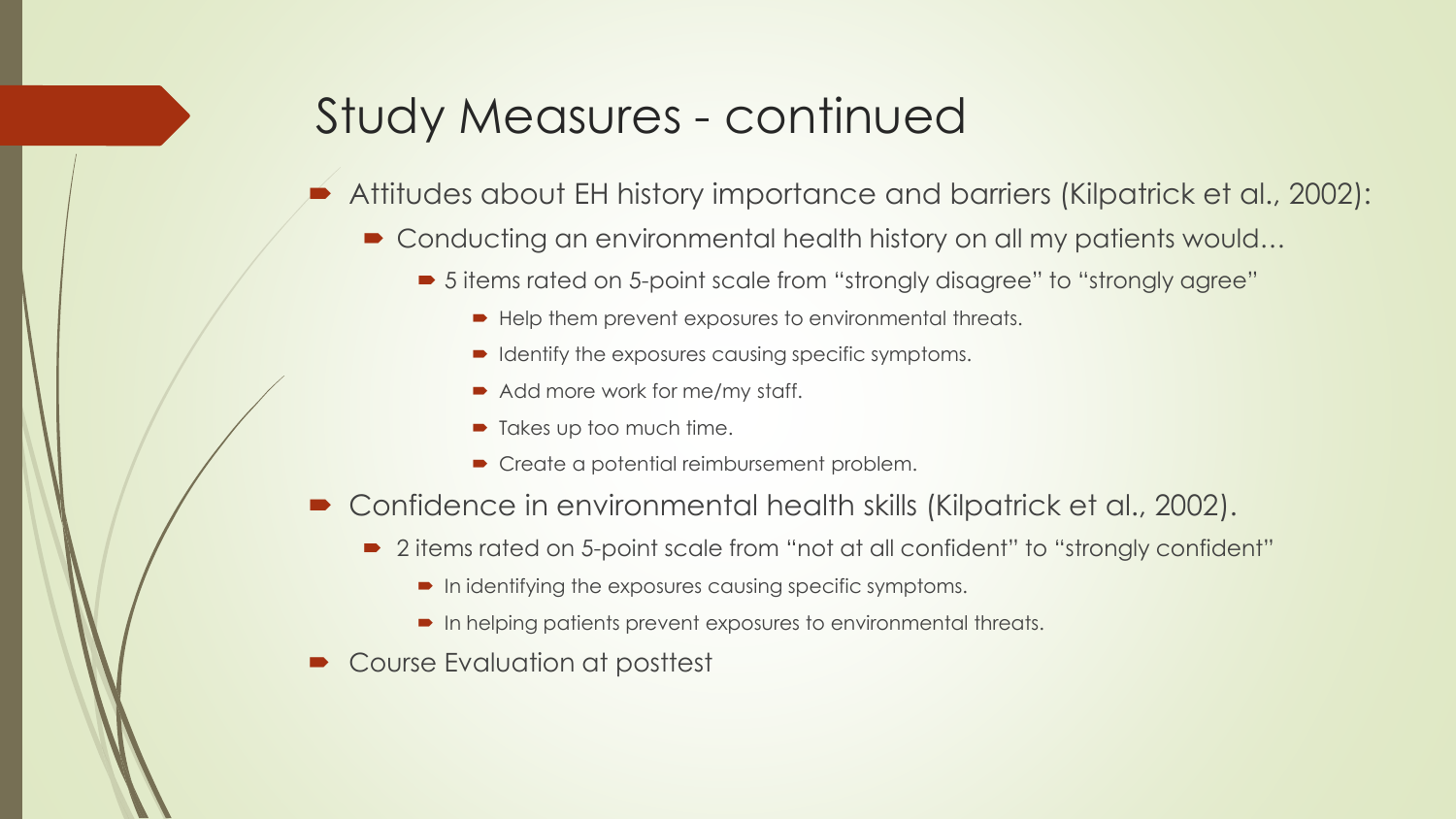#### Sample

- 80.2% Female (n=740)
- Average age 44 years old, range 19-80 years old
- Healthcare Profession
	- 38.2% Practicing Physicians (n=354)
	- 35.2% Nursing Professionals (n=326; includes Nurse Practitioners, Physician Assistants)
	- 16.1% Other (n=151)
	- 8.1% Fellows, Residents, Medical Students (n=76)
- **Primary Practice Setting** 
	- 48.3% Private Practice (n=445)
	- **21.2% Other (n=195)**
	- $\bullet$  21.1% Hospital (n=194)
	- 9.4% Community Health Center (n=87)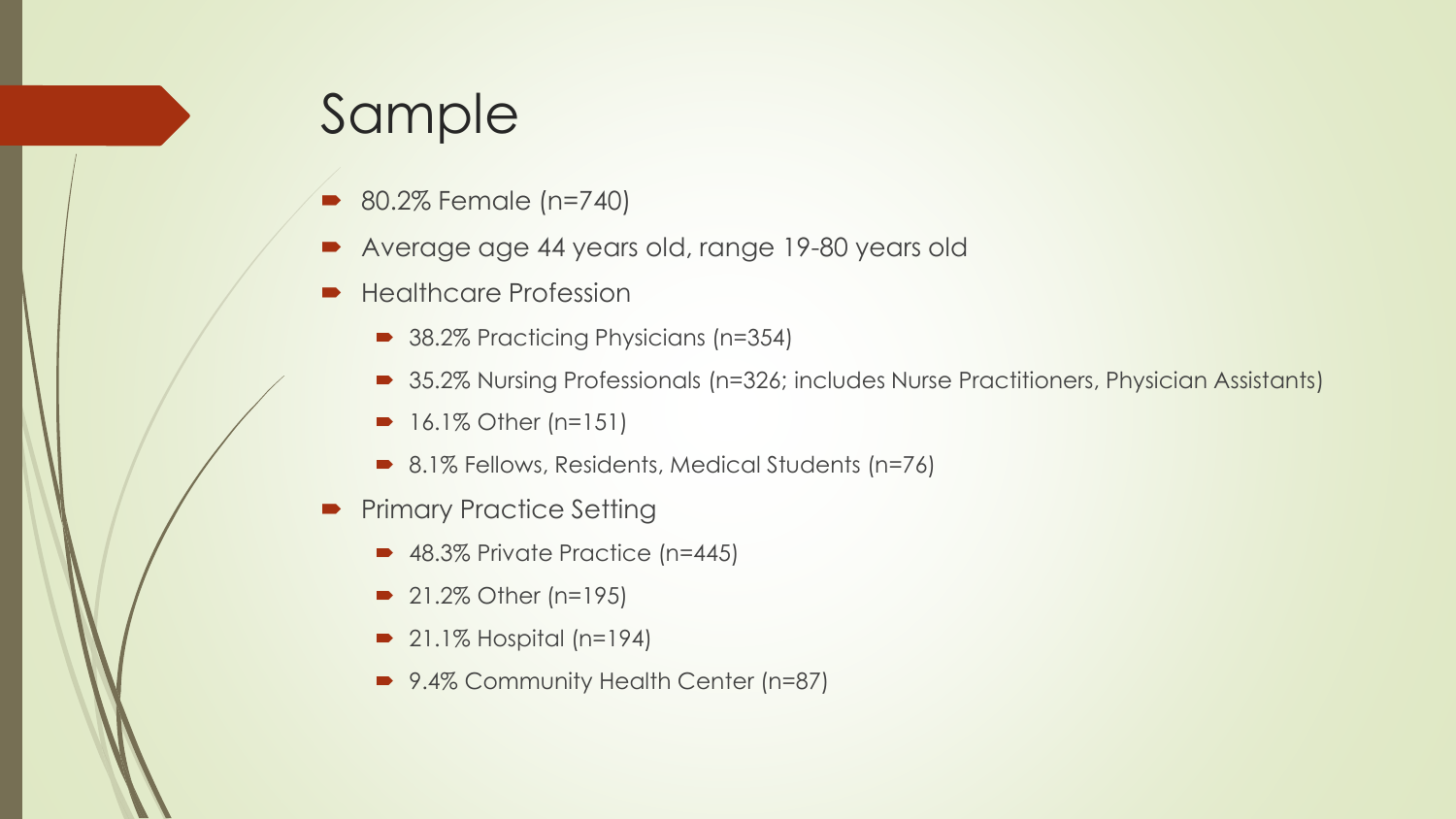#### Course Objectives Met

| <b>Item</b>                                                                                                                                                                                                                                                                           | <b>Mean</b> |
|---------------------------------------------------------------------------------------------------------------------------------------------------------------------------------------------------------------------------------------------------------------------------------------|-------------|
| Identify several resources for patients and clinicians interested in environmental advocacy.                                                                                                                                                                                          | 4.37        |
| Identify vulnerable patient populations in terms of environmental toxin exposures.                                                                                                                                                                                                    | 4.31        |
| Identify the primary categories of chemical toxins present in the environment, and interpret<br>how their mechanism of actions may impact human health.                                                                                                                               | 4.3         |
| Recognize and identify the range of toxins known to demonstrate endocrine disruptor activity in<br>humans.                                                                                                                                                                            | 4.26        |
| Acquire familiarity with consumer resources that can help individuals reduce unnecessary<br>environmental toxin exposures, and recognize how cultural and socioeconomic status may<br>influence their number of exposures and ability to limit exposure.                              | 4.26        |
| Apply a structured approach to taking an environmental medicine history that includes<br>consideration of potential toxins in air, land, and water.                                                                                                                                   | 4.13        |
| Appraise the emerging research links between environmental toxins and the documented rise<br>of complex chronic illness; such as obesity, metabolic syndrome, cancers, neurodevelopmental<br>disorders and reproductive health, and identify how an integrative medicine model may be |             |
| applied in both prevention and treatment.                                                                                                                                                                                                                                             | 4.08        |
| Assess the impact of some of the emerging technologies and agricultural practices on<br>environmental medicine and how they are affecting human health.                                                                                                                               | 4.06        |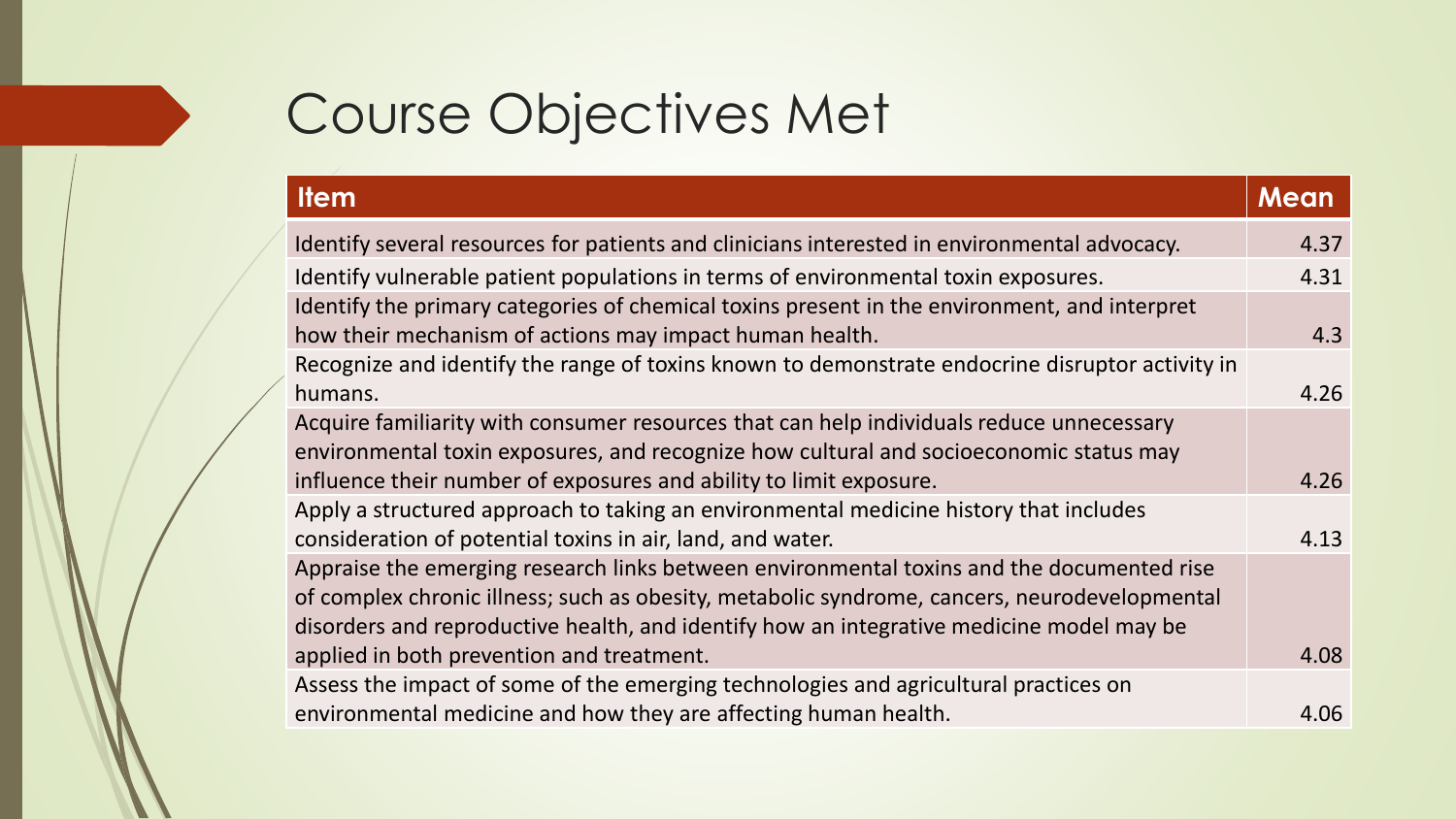#### Course Evaluation Components

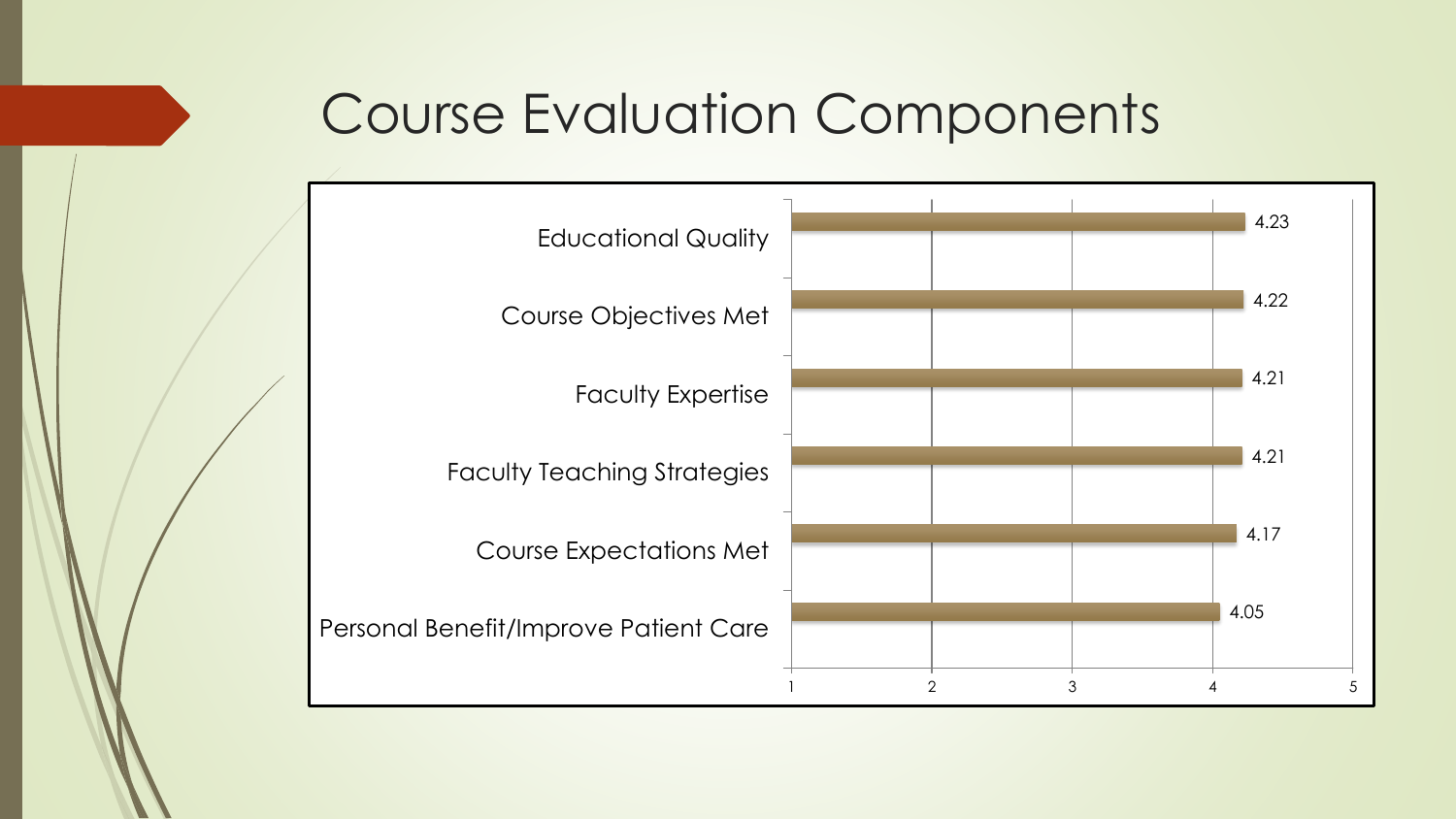#### Course Completion Time

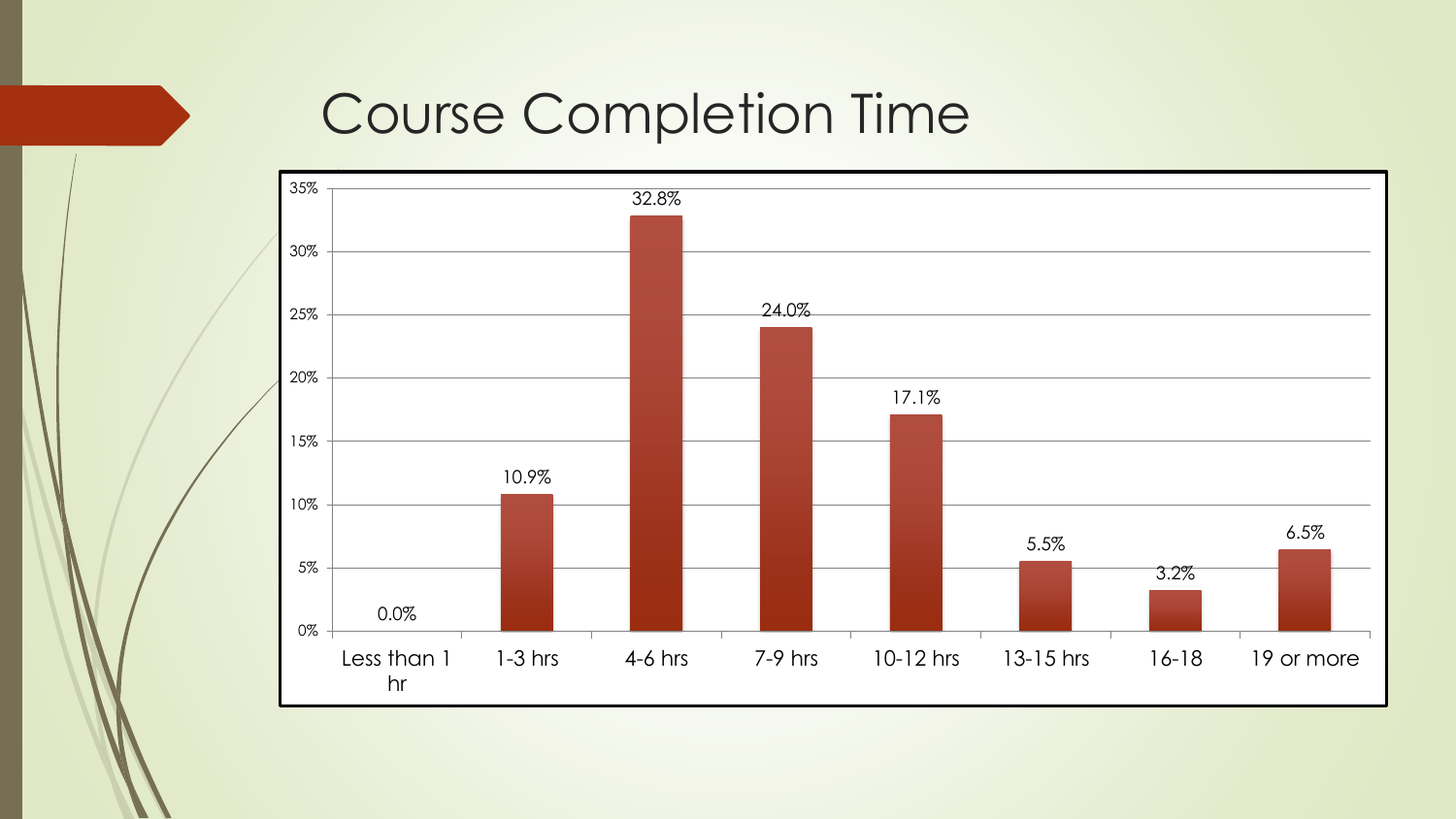## Pre-post Changes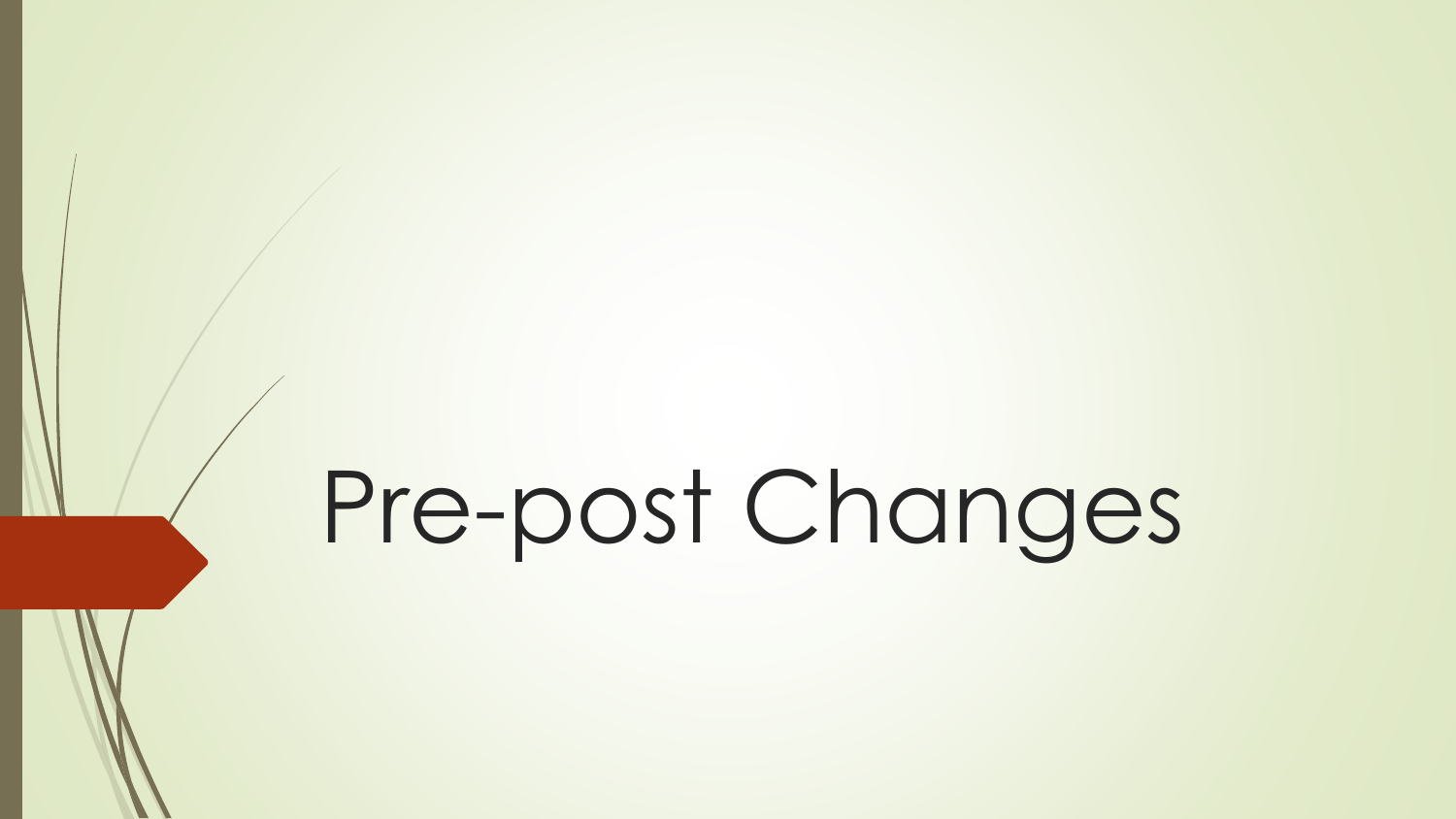#### Medical Knowledge - p<0.001



**Pretest Posttest**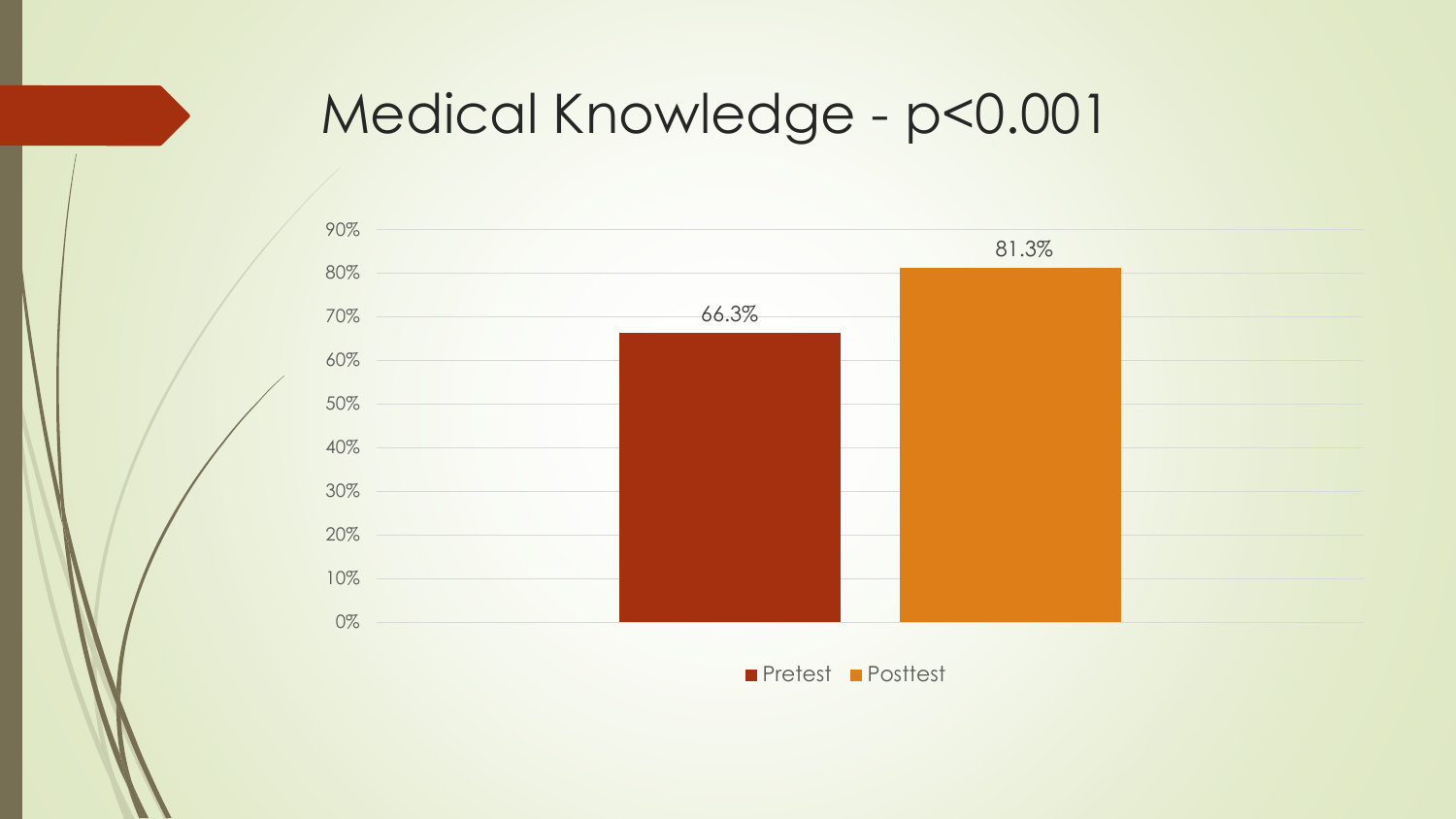#### Environmental Concern - p<0.001



**Pretest Posttest**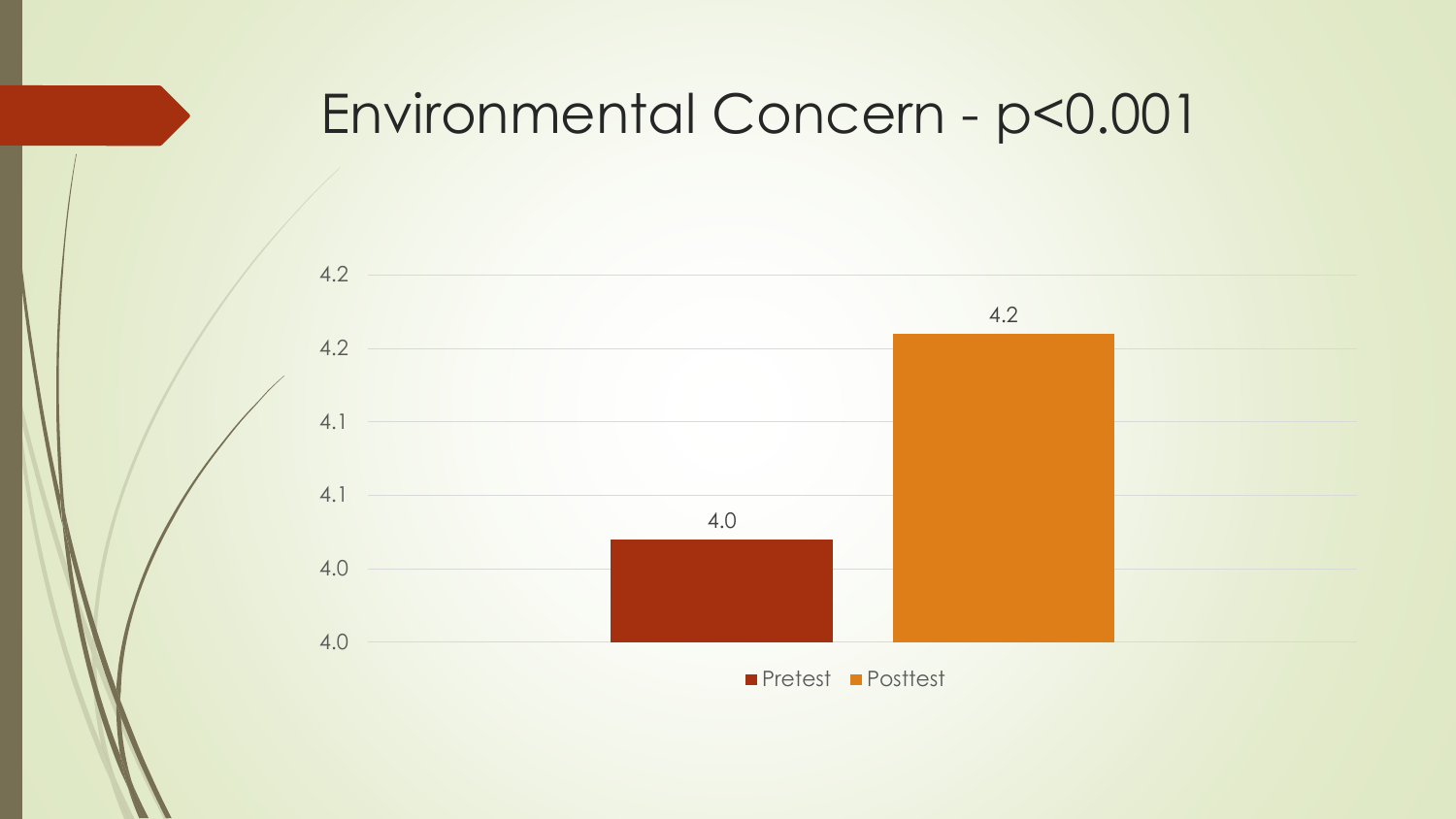#### Belief about Importance of Environmental Health - p=0.001

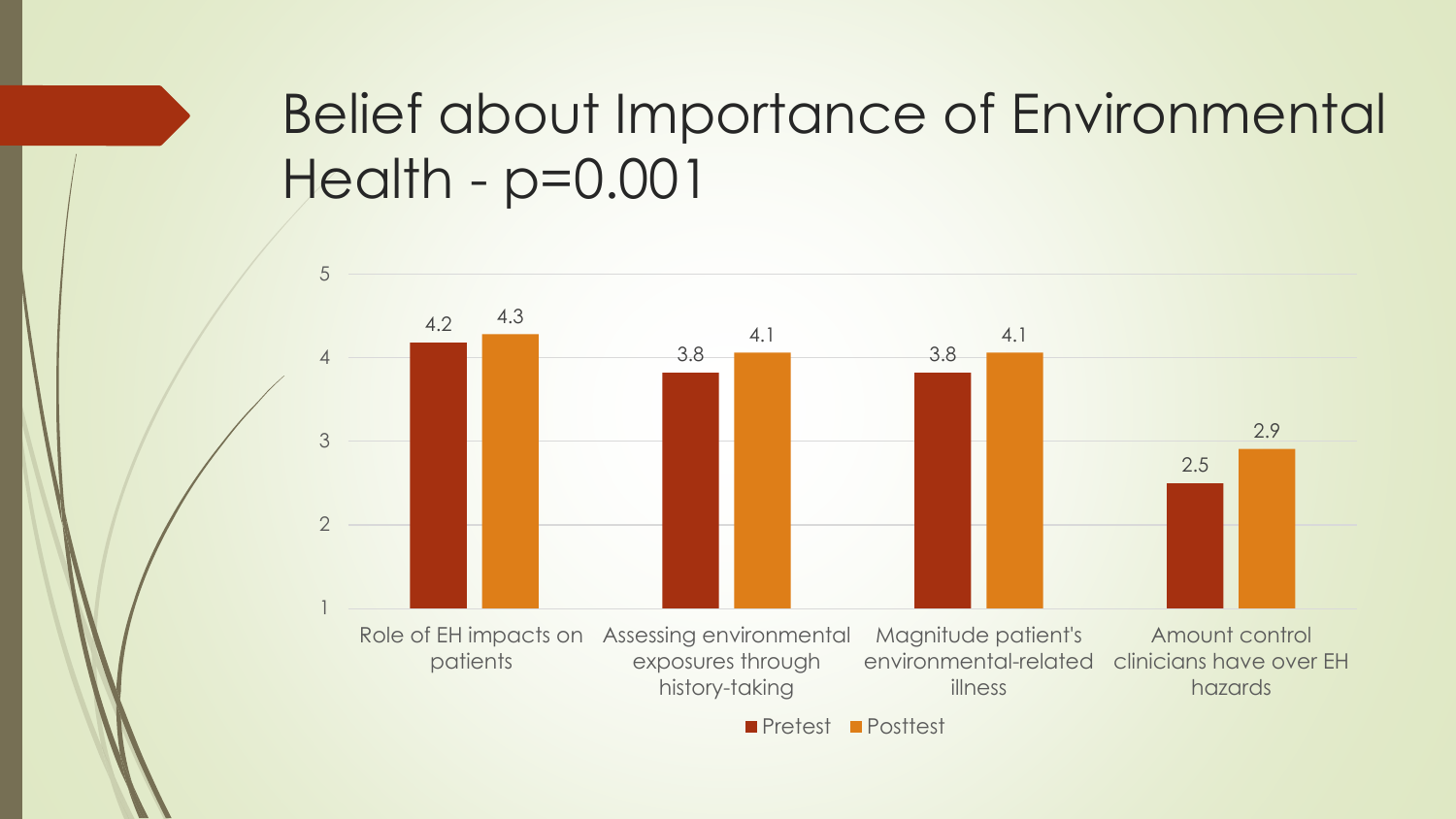#### Belief about Conducting Environmental Health History - p<0.007



Pretest Posttest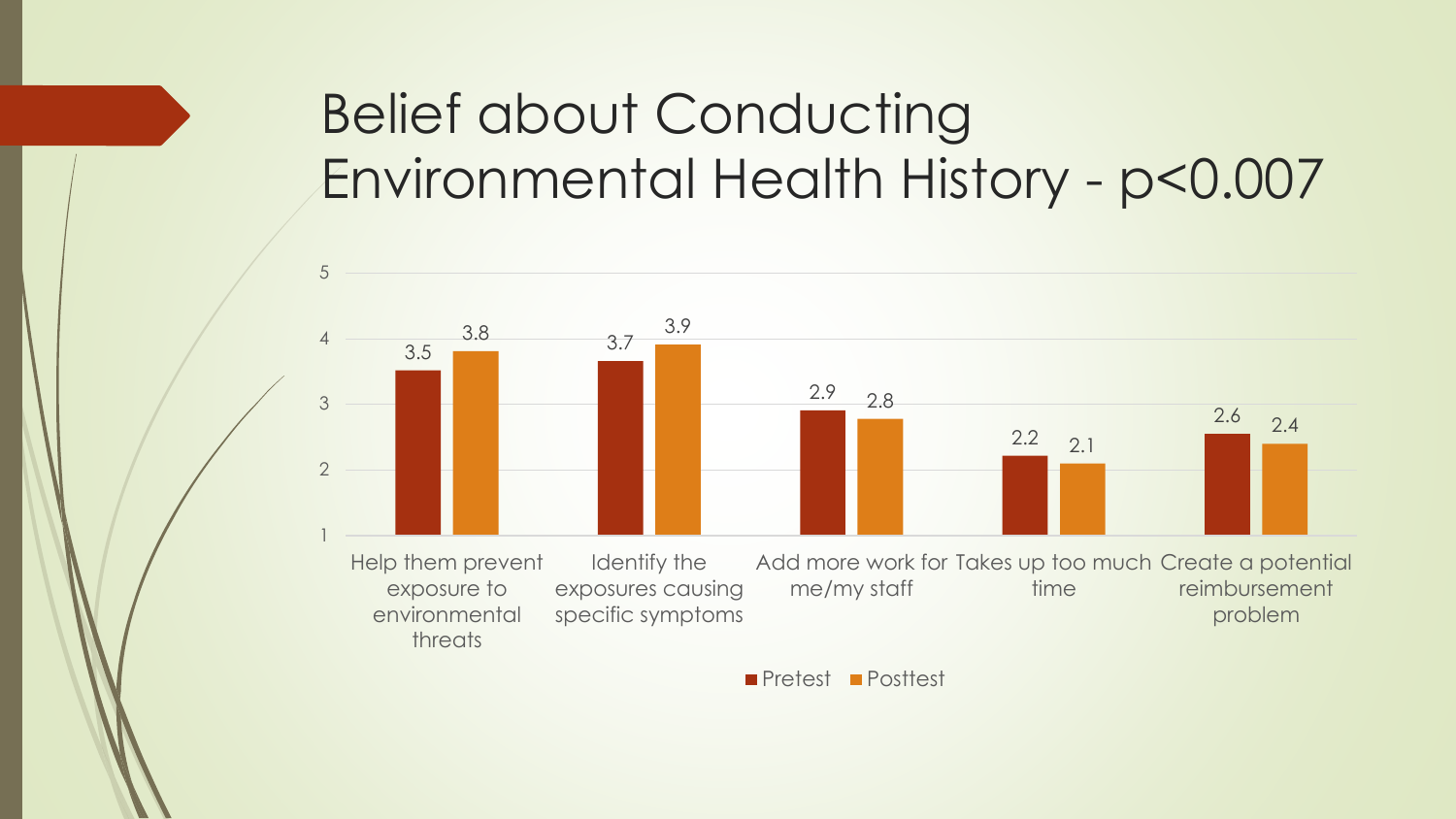### Confidence in Conducting Environmental Health History – p<0.001

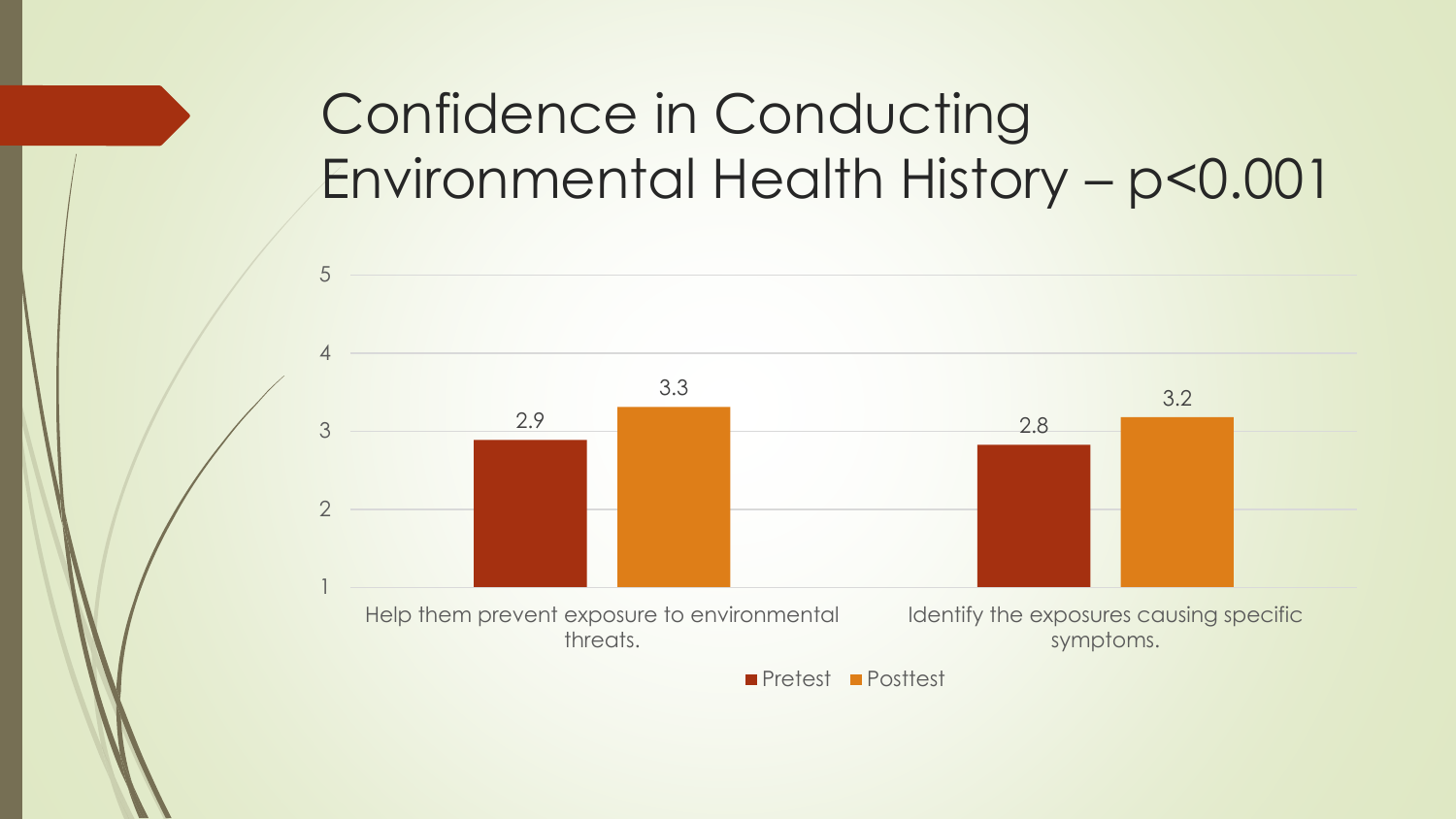# Do the improvements continue over time (30 day follow-up)?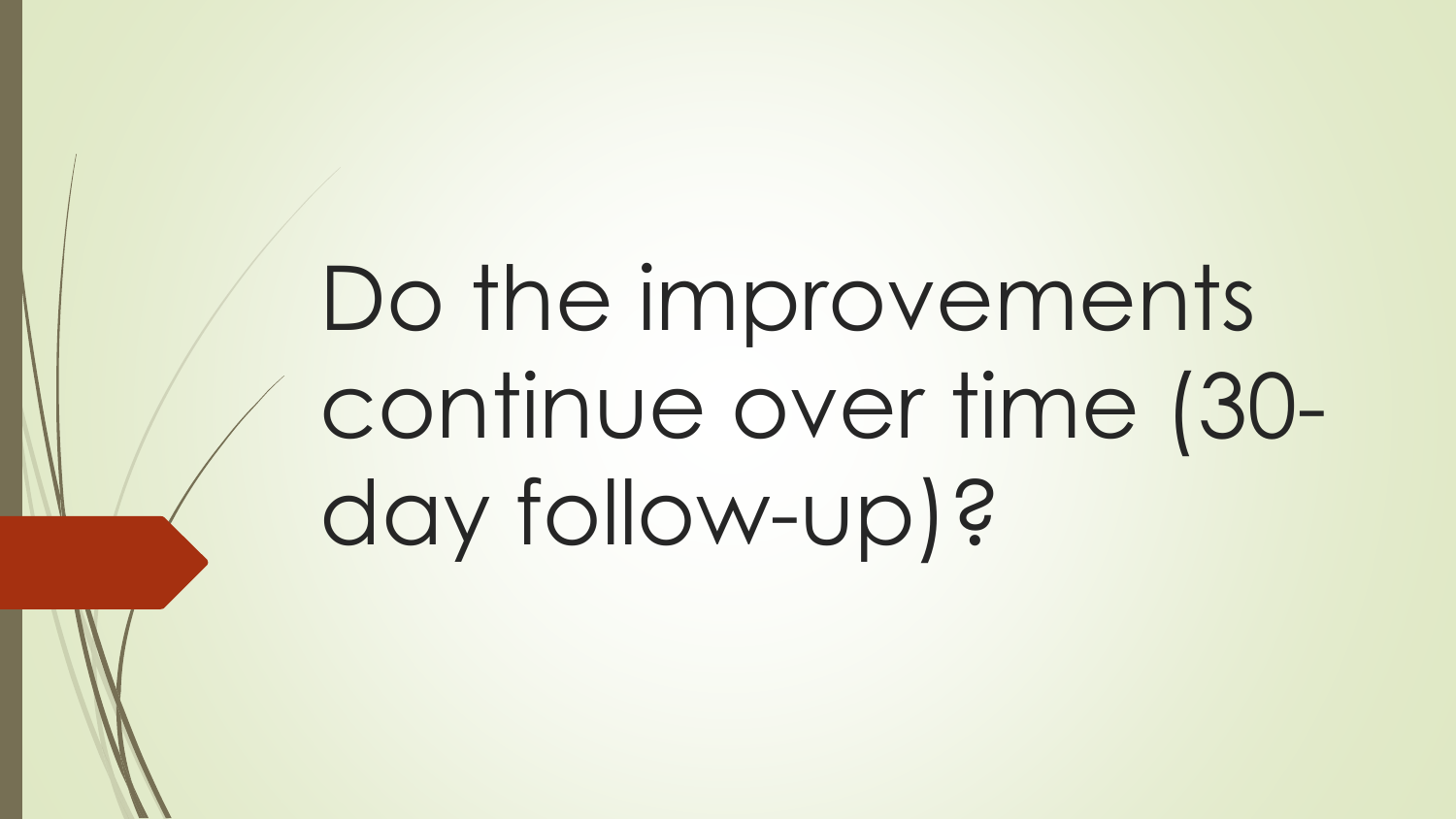#### Improvements Maintained at Follow-up

- Medical Knowledge
- Environmental Concern
- Attitudes about importance of environmental health
	- Assessing environmental exposures through history-taking
	- Magnitude of patient's environmental-related illness
- Attitudes about importance of EH history
	- Help them prevent exposure to environmental threats
	- Identify exposures causing specific symptoms
- Confidence in environmental health skills
	- $\blacksquare$  In identifying the exposures causing specific symptoms
	- In helping patients prevent exposures to environmental threats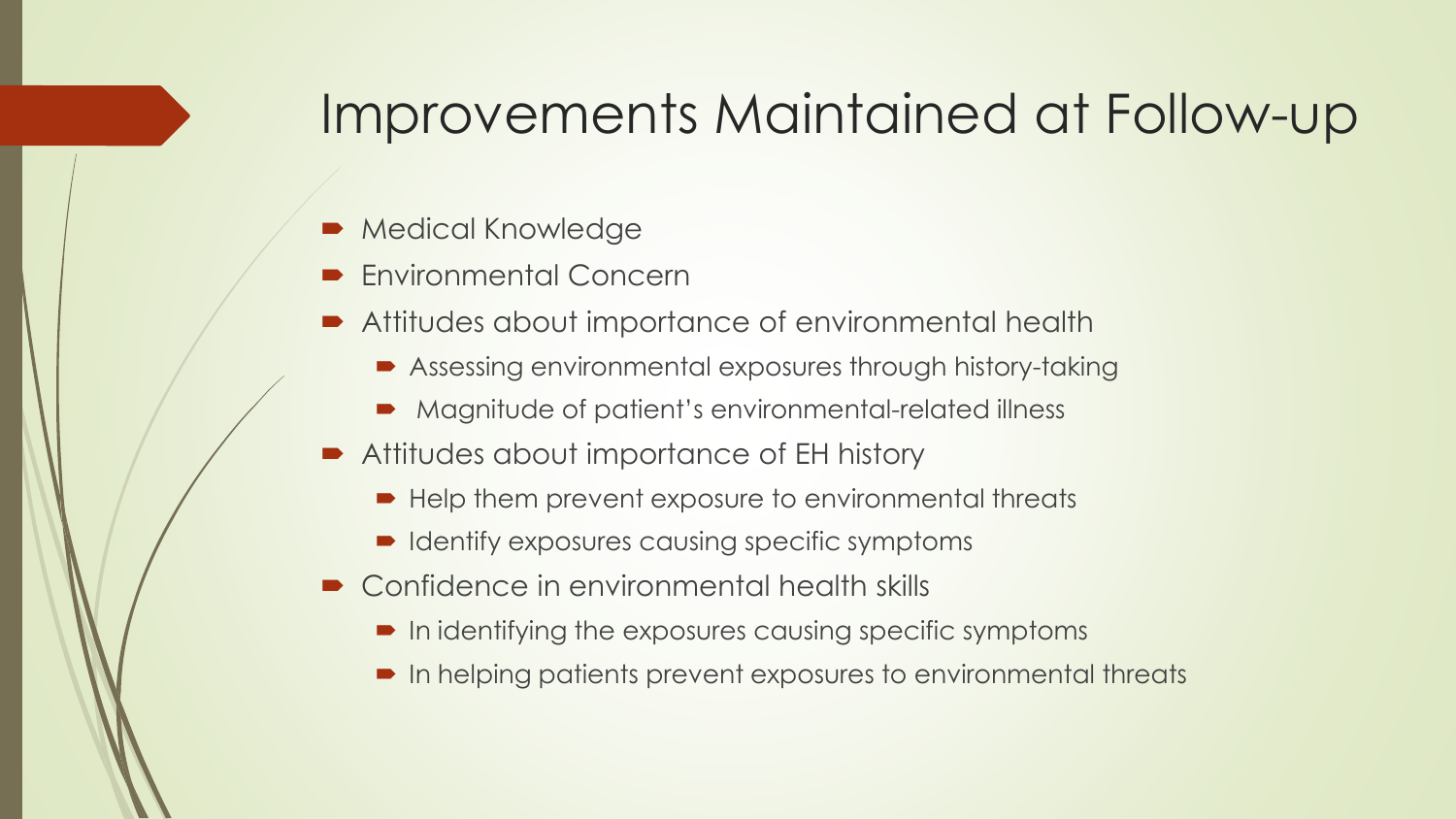#### Improvements at Posttest & Follow-up

#### ■ Attitudes about importance of environmental health

- The amount of control that clinicians have over environmental health hazards
- Attitudes about EH history
	- Adding more work for me/my staff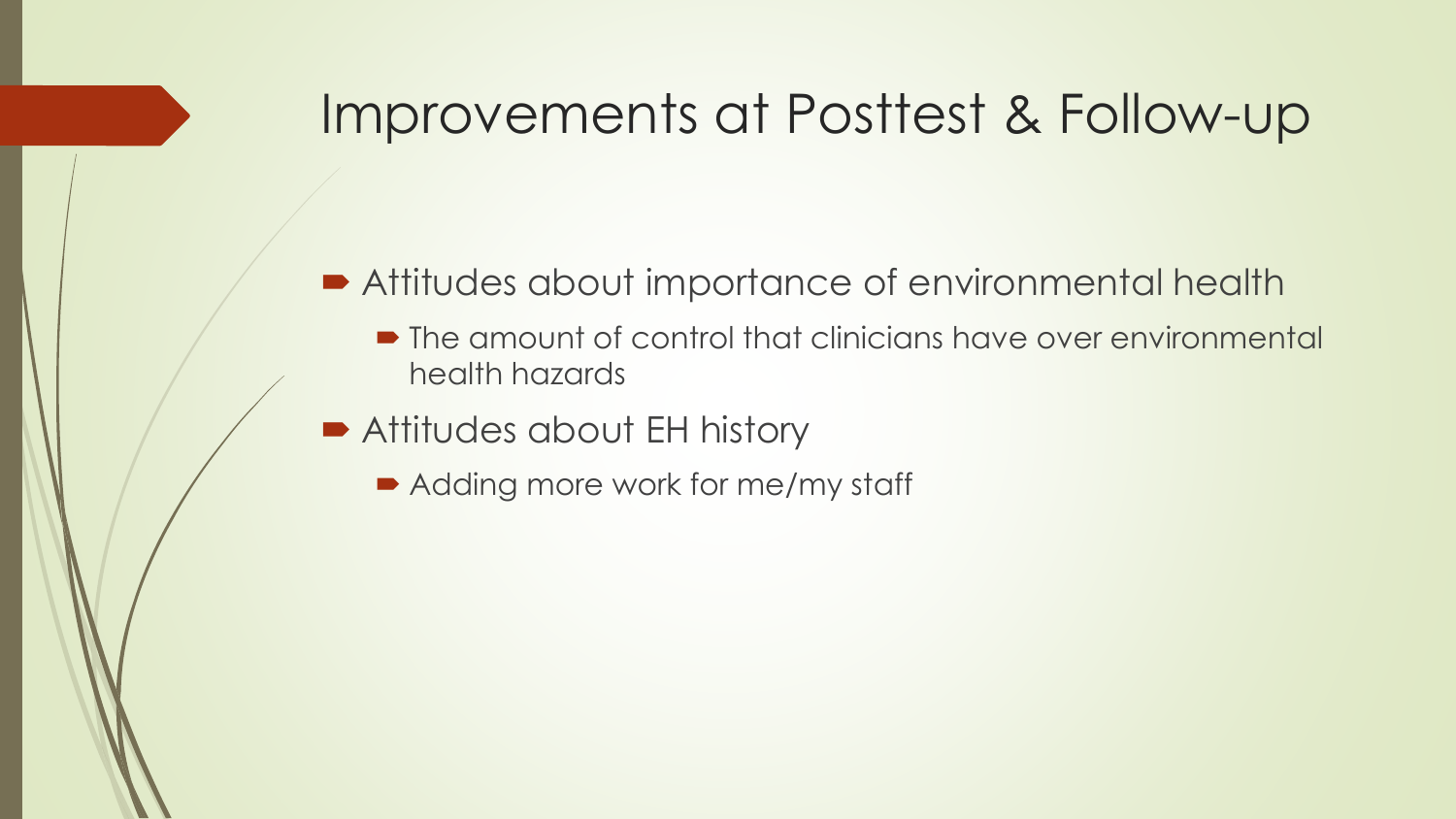#### Returned to Baseline at Follow-up

- Attitudes about importance of environmental health
	- $\blacksquare$  The role of environmental health impacts on patients
- Attitudes about EH history
	- $\blacksquare$  Takes up too much time
	- **Create a potential reimbursement problem**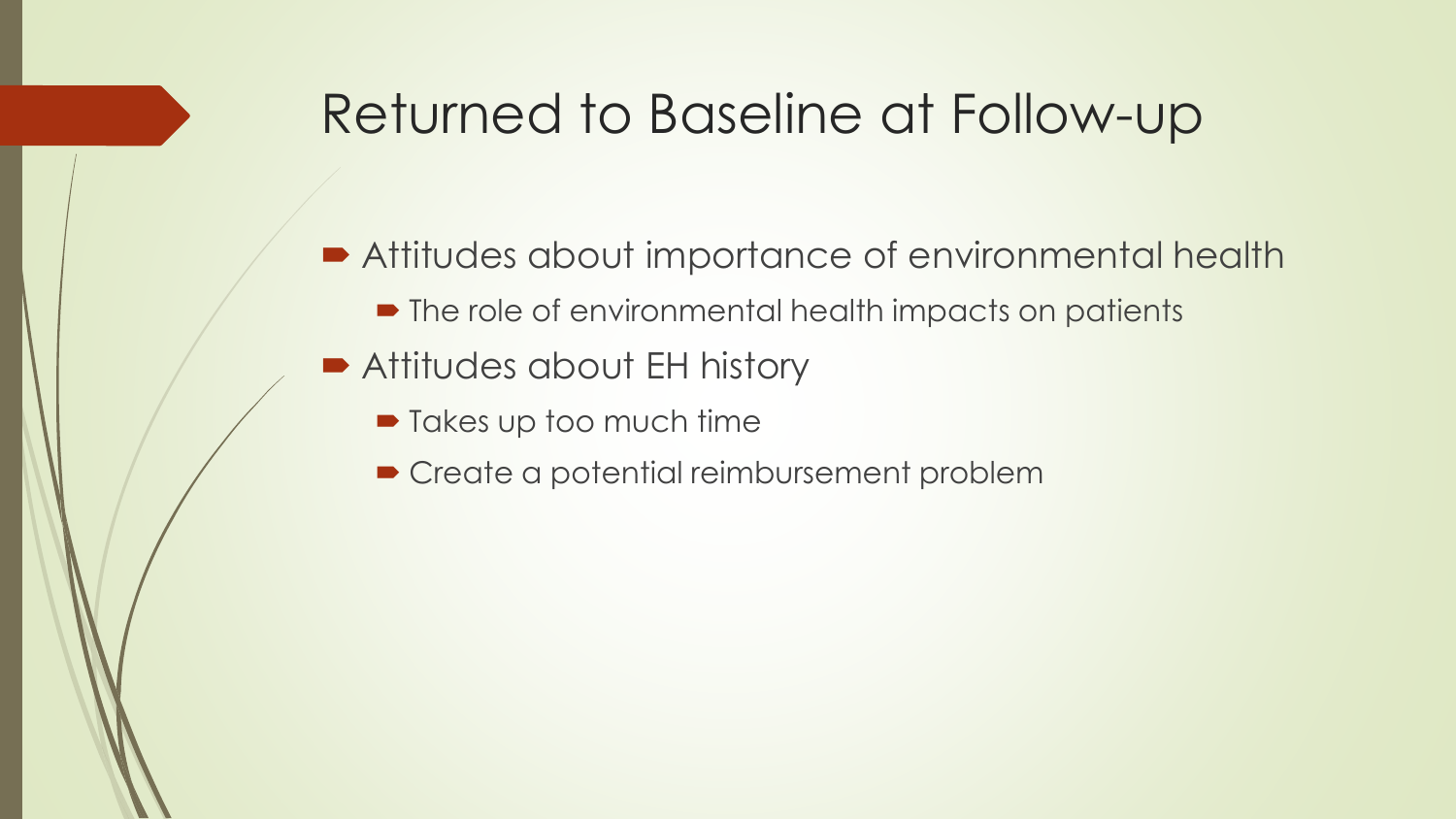#### Limitations:

- **Attitudes, knowledge and confidence were assessed** but no measure of how the course content was applied in clinical practice was utilized
- Next step:
	- Explore impact on patient populations of health care professionals who take the course